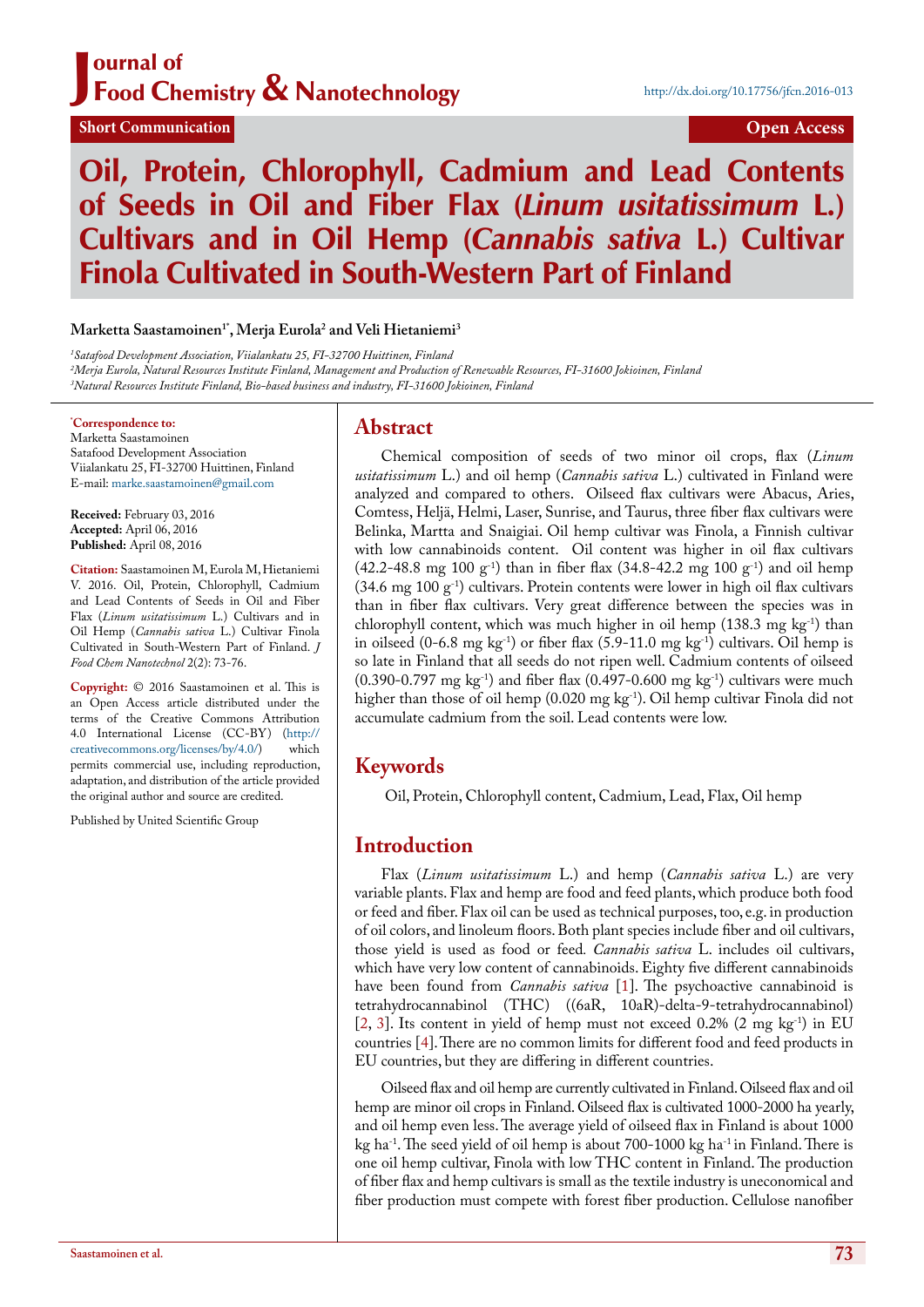is prepared by chemical treatments and separation techniques from flax and hemp composites [[5\]](#page-2-4).

Oilseed flax and hemp oil are used as food and feed as special purposes for their beneficial effects on health. They contain high linoleic and linolenic acid contents. Linolenic acid content of oilseed flax oil is higher, 53% [[6\]](#page-2-5), than that of hempseed oil [[7\]](#page-2-6). Hempseed oil contains also gammalinolenic acid 4% in the oil [[8](#page-2-7)]. The yield of gamma linolenic acid has been  $3-30$  kg ha<sup>-1</sup> for different genotypes of oil hemp being at the same level as in borage (*Borago officinalis* L.) (19- 30 kg ha-1) and evening primrose (*Oenothera biennis* L. Scop.)  $(7-30 \text{ kg} \text{ ha}^{-1})$  [[9](#page-2-8)], which are cultivated for gamma linolenic acid. Hempseed oil has been as effective as oilseed flax oil in lowering serum cholesterol [[10\]](#page-2-9). It has been found, that conjugated linoleic acid content of cow milk is increased by a diet containing 2.2 and 4.4% flax oil [[11\]](#page-3-0). Protein content and quality of oilseed flax and oil hemp are good. Seed chemical quality of oilseed flax and oil hemp is good, but both species are able to accumulate cadmium from the soil [\[12](#page-3-1), [13\]](#page-3-2).

# **Material and Methods**

Material consisted of farm and trial seed samples of oilseed and fiber flax as described previously [[14\]](#page-3-3) added by two flax trials from the year 2011 and farm samples oil hemp from the same area of south-western part of Finland from the years 2005 and 2007-11. Oil hemp samples were Finola cultivar which is the only oil hemp cultivar cultivated in Finland. Oil, protein, cadmium and lead contents were

analyzed as described previously [\[14\]](#page-3-3). Chlorophyll contents were analyzed according the official methods used in Finland [[15\]](#page-3-4). Dried and cooled seeds (5 g) are weighed to metal tubes and crushed and dissolved in a mixture of gasoline 80/100 (750 mL) and absolute ethanol (250 mL) 50 min by 200 per min, centrifuged 10 min 3000 r per min. Supernatant is measured by spectrophotometer beginning at 655 nm, searching the maximum wave length. If the absorbance (A) at 670 nm is over 0.7, supernatant is diluted to 1.75 mL dilution mixture. Dilution is taken into consideration in calculation. Chlorophyll content in oil  $(mg \ kg^{-1})$  is calculated by the following equations:

• 
$$
A_{\text{diff}} = (A_{667 \text{ nm}} - (A_{627 \text{ nm}} + A_{707 \text{ nm}}))/2.
$$

• Chlorophyll, mg kg<sup>-1</sup> =  $(A_{\text{diff}} \times 0.933 \times 15)/(0.1016 \times 1 \times g)$ ,

Statistical analyses were calculated by Statistica program.

#### **Results and Discussion**

Oil contents in oilseed flax cultivars  $(42.2-48.8 \text{ g } 100 \text{ g}^{-1})$ were higher than those in fiber flax cultivars  $(34.8-42.2 \text{ g } 100 \text{ g}^{-1})$ [\(Table 1](#page-1-0)) and in oil hemp cultivar Finola  $(34.6 \text{ g } 100 \text{ g}^{-1})$ ([Table 2](#page-2-10)). Oilseed and fiber flax cultivars differed significantly in their oil contents. Callaway [\[8](#page-2-7)] has reported 35.5% oil content in Finola oil hemp. Bayrak et al. [\[16](#page-3-5)] have reported 23.3-40.4% oil content in *Linum usitatissimum* genotypes. Finola hemp seed oil contains palmitic (6.0%), stearic (2.4%), oleic (8.6%), linoleic (54.2%), alpha-linolenic acid (21.7%) and also 3.9% of gamma-linolenic and 1.9% stearidonic acid

<span id="page-1-0"></span>

| Type of<br>variety | Cultivar                 | Number<br>of samples<br>$\mathbf n$ | Oil content<br>$(g 100 g^{-1})$ |       | Protein content<br>$(g 100 g^{-1})$ |      | Chlorophyll content<br>$(mg kg-1)$ |      | Number<br>of samples | Cadmium content <sup>1</sup><br>$(mg kg-1)$ |      | Lead content <sup>1</sup><br>$(mg kg-1)$ |       |
|--------------------|--------------------------|-------------------------------------|---------------------------------|-------|-------------------------------------|------|------------------------------------|------|----------------------|---------------------------------------------|------|------------------------------------------|-------|
|                    |                          |                                     |                                 |       |                                     |      |                                    |      |                      |                                             |      |                                          |       |
|                    |                          |                                     | Oil                             | Helmi | 10                                  | 42.2 | 1.66                               | 23.8 | 2.15                 | 2.92                                        | 2.40 | 9                                        | 0.797 |
| Heljä              | 5                        | 44.2                                |                                 | 3.16  | 24.1                                | 2.91 | 2.06                               | 1.42 | 3                    | 0.523                                       | 0.08 | 0.012                                    | 0.01  |
| Laser              | 16                       | 45.6                                |                                 | 2.14  | 21.8                                | 1.85 | 3.30                               | 1.42 | 13                   | 0.414                                       | 0.11 | 0.039                                    | 0.02  |
| Taurus             | $\overline{4}$           | 44.6                                |                                 | 6.81  | 23.1                                | 1.90 | 5.05                               | 3.41 | $\overline{2}$       | 0.400                                       | 0.00 | 0.013                                    | 0.00  |
| Sunsrise           | 3                        | 46.1                                |                                 | 4.04  | 22.7                                | 2.69 | 2.30                               | 2.52 | 2                    | 0.460                                       | 0.11 | 0.015                                    | 0.00  |
| Abacus             | $\mathbf{1}$             | 48.8                                |                                 |       | 19.4                                |      | 0.00                               |      | $\mathbf{1}$         | 0.460                                       |      | 0.010                                    |       |
| Aries              | $\mathfrak{Z}$           | 44.2                                |                                 | 9.19  | 22.7                                | 3.61 | 6.00                               | 4.24 | $\mathbf{1}$         | 0.390                                       |      | 0.021                                    |       |
| Comtess            | $\overline{2}$           | 44.3                                |                                 | 6.36  | 24.1                                | 2.33 | 6.75                               | 4.60 | $\mathbf{1}$         | 0.390                                       |      | 0.021                                    |       |
| Fibre              | Martta                   | 3                                   | 37.8                            | 4.33  | 27.0                                | 2.82 | 6.17                               | 1.26 | $\overline{2}$       | 0.600                                       | 0.04 | 0.016                                    | 0.01  |
|                    | Belinka                  | $\mathfrak{Z}$                      | 34.8                            | 6.81  | 26.2                                | 1.06 | 5.93                               | 5.25 | $\mathfrak{Z}$       | 0.497                                       | 0.12 | 0.010                                    | 0.00  |
|                    | Snaigiai                 | $\mathbf{1}$                        | 42.2                            |       | 27.9                                |      | 11.00                              |      |                      |                                             |      |                                          |       |
|                    | F-test between varieties |                                     |                                 |       |                                     |      |                                    |      |                      |                                             |      |                                          |       |
| F-value            |                          |                                     | $6.272***$                      |       | 2.4855*                             |      | 1.28                               |      |                      | 1.66                                        |      | 1.48                                     |       |
| p-value            |                          |                                     | 0.0000                          |       | 0.0272                              |      | 0.2761                             |      |                      | 0.1492                                      |      | 0.2045                                   |       |
| df<br>effect       |                          |                                     | 10                              |       | 10                                  |      | 10                                 |      |                      | 9                                           |      | 9                                        |       |
| df error           |                          |                                     | 40                              |       | 29                                  |      | 39                                 |      |                      | 27                                          |      | 27                                       |       |

Significance: \*p<0.05, \*\*\*p<0.001

 $=$  Results from the years 2007-10 [[14\]](#page-3-3)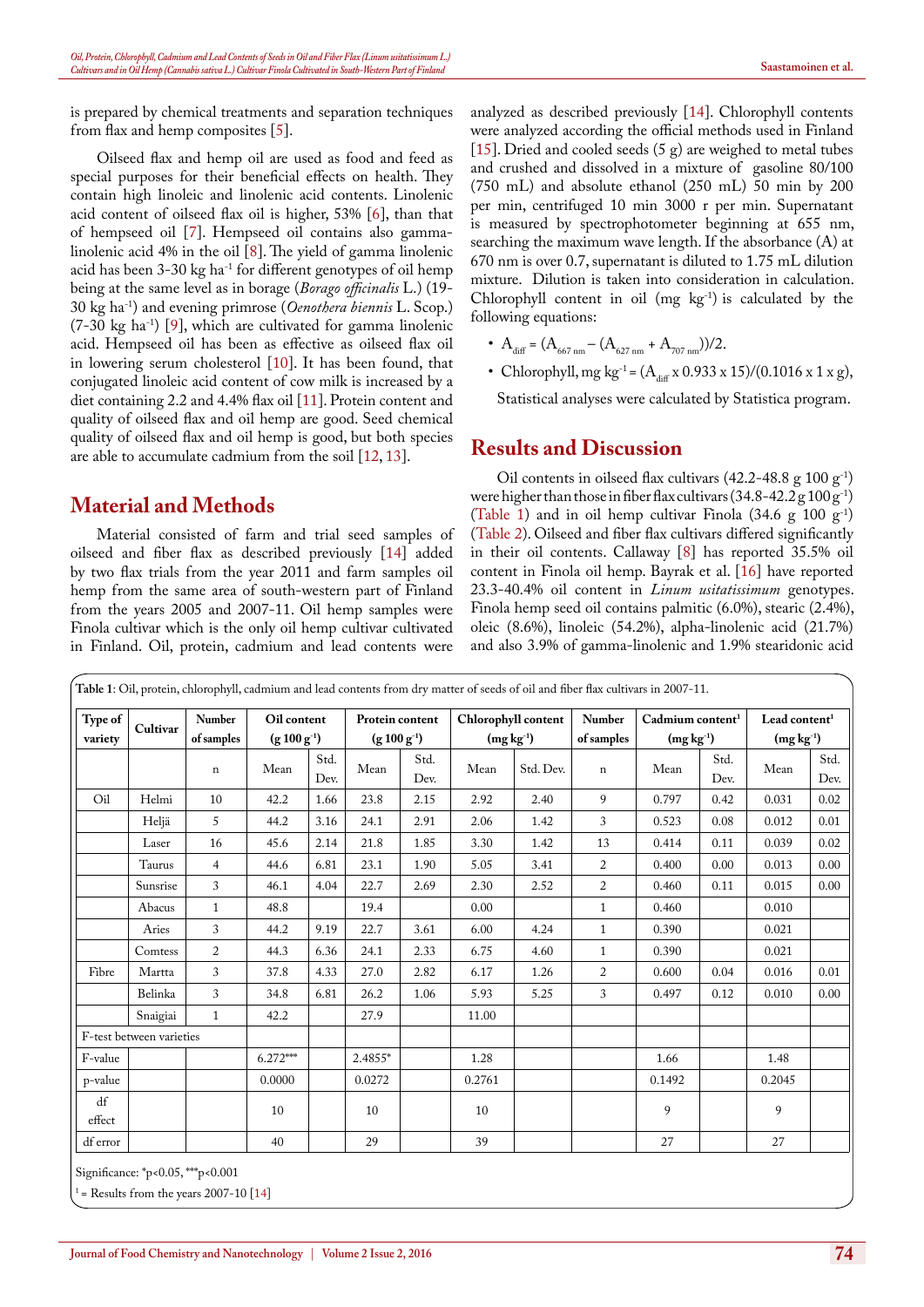[[7\]](#page-2-6). *Linum* seed oil contains 7-9% palmitic, 4-6% stearic, 18- 44% oleic, 14-28 linoleic and 19-53% alpha-linolenic acid [[17-](#page-3-6)[19](#page-3-7)]. High linoleic and low linolenic acid contents are found only in mutant genotypes of *Linum usitatissimum* [[18\]](#page-3-8). Linoleic and linolenic acids are essential fatty acids for human beings, and gamma-linolenic acid is also an essential fatty acid [[20](#page-3-9)]. Gamma-linolenic acid has many beneficial effects on health, e.g. decreasing the effects of atopic dermatitis [[21\]](#page-3-10). Stearidonic acid has a role in synthesis of prostaglandins [[7\]](#page-2-6). Hemp oil with exceptional and rare fatty acid composition is very beneficial oil for health of humans.

Oil of oil hemp contained high chlorophyll content (138 mg kg<sup>-1</sup>) [\(Table 2\)](#page-2-10) compared to oilseed (0-6.75 mg kg<sup>-1</sup>) and fiber flax varieties (5.9-11.0 mg kg-1) Finland ([Table 1\)](#page-1-0). High chlorophyll content is caused by unripe green seeds containing chlorophyll. Chlorophyll content is an indication of maturity of seeds. It is important in areas where summer is short and cool. High chlorophyll content is not liked by food industry, because it colors the oil and limits the usage of oil in food industry. Food industry in Finland uses the value of 20-30 mg kg-1 for chlorophyll content of oil, the higher values cause decrease in price. Hemp oil cannot be used as food oil in normal food processes, but it has special uses as healthy product for its beneficial and exceptional fatty acid composition. In rapeseeds (*Brassica napus* L.) chlorophyll content is lower by early sowing, higher seeding rate and lower branching of the crop [\[22](#page-3-11)]. Chlorophyll can be precipitated and removed from edible oils e.g. by 2400 mg  $L^{-1}$  phosphoric acid at 120 °C [[23\]](#page-3-12).

<span id="page-2-10"></span>

| <b>Table 2:</b> Chemical composition from dry matter of seeds of oil hemp<br>cultivated in south-western part of Finland in 2005, 2007-11. |                                 |                                     |                                         |                                                   |                                    |                                 |  |  |  |
|--------------------------------------------------------------------------------------------------------------------------------------------|---------------------------------|-------------------------------------|-----------------------------------------|---------------------------------------------------|------------------------------------|---------------------------------|--|--|--|
| Cultivar                                                                                                                                   |                                 | Oil<br>contents<br>$(g 100 g^{-1})$ | Protein<br>contents<br>$(g 100 g^{-1})$ | Chlorophyll<br>contents (mg<br>$k\mathbf{g}^{-1}$ | Cadmium<br>contents<br>$(mg kg-1)$ | Lead<br>contents<br>$(mg kg-1)$ |  |  |  |
|                                                                                                                                            | Mean                            | 34.6                                | 25.7                                    | 138.3                                             | 0.020                              | 0.019                           |  |  |  |
| Finola                                                                                                                                     | Std. Dev.                       | 1.39                                | 1.4                                     | 31.9                                              |                                    |                                 |  |  |  |
|                                                                                                                                            | Number<br>of fields/<br>samples | 6                                   | 6                                       | 4                                                 | $\mathfrak{D}$                     | $\overline{\mathbf{c}}$         |  |  |  |

Oilseed and fiber flax cultivars differed significantly in protein contents. Protein contents were higher in fiber flax cultivars (26.2-27.9 g 100  $g^{-1}$ ) than in oilseed flax cultivars (19.4-24.1 g 100  $g^{-1}$ ) ([Table 1\)](#page-1-0). Protein content of oil hemp Finola was at the same level  $(25.7 \text{ g } 100 \text{ g}^{-1})$  as those of fiber flax cultivars ([Table 2\)](#page-2-10). Malhi et al. [\[24](#page-3-13)] have studied N uptake and protein content in 4 flax cultivars in 3 years in Saskatchewan in Canada. It seems that protein content is very much genotype dependent.

Cadmium contents were much lower in oil hemp cultivar Finola compared to oilseed and fiber flax cultivars ([Table 1](#page-1-0) and [2](#page-2-10)). Flax seeds accumulate cadmium. It was found that low pH of soil accumulates cadmium to flax seeds [[14](#page-3-3)]. Cadmium contents of oil hemp were at the same level as found by Korkmaz et al.  $[25]$  $[25]$  in Western Turkey (5-23 μg kg<sup>-1</sup>). Many researchers have found that hemp is accumulating cadmium from the soil and hemp is thought to be a possible crop for phytoremediation in heavy metals polluted areas [[13,](#page-3-2) [26-](#page-3-15)[28\]](#page-3-16).

Linger et al. [\[13](#page-3-2)] have found that the leaves accumulate more cadmium that seeds or fiber in hemp. Shi et al. [[28\]](#page-3-16) have found differences in cadmium accumulation capacity in hemp genotypes. Mihoc et al. [[29](#page-3-17)] have studied cadmium contents of seeds of 5 oil hemp varieties in Romania and found high cadmium contents in them (means  $1.9-3.4$  mg kg<sup>-1</sup>), the values being higher than the cadmium contents found in flax and hemp samples in Finland ([Table 1](#page-1-0) and [2](#page-2-10)). Lead contents were low in flax and hemp samples ([Table 1](#page-1-0) and [2](#page-2-10)). According to the present results Finola hemp cultivar seems to be rather safe as food plant cultivated in Finland.

# **Conclusions**

Oil, protein, chlorophyll, cadmium and lead contents were studied in seed yields of oil and fiber flax cultivars and in oil hemp cultivar Finola in south-western part of Finland. Chlorophyll content of hemp oil was high for the late maturity. Cadmium contents in oil and fiber flax were high, and in oil hemp Finola very low. Finola oil hemp seems to be safe as food plant as cultivated in Finland.

## **Acknowledgements**

This research was financed by the Rural Development Programme for Mainland Finland of EU. We thank Satakunta and Pirkanmaa Centers of Economic Development, Transport and the Environment for their financial support and participating farmers and research units.

#### **References**

- <span id="page-2-0"></span>1. [El-Alfy AT, Ivey K, Robinson K, Ahmed S, Radwan M, et al. 2010.](http://www.ncbi.nlm.nih.gov/pubmed/20332000)  [Antidepressant-like effect of \[Delta\] 9-tetrahydrocannabinol and other](http://www.ncbi.nlm.nih.gov/pubmed/20332000)  [cannabinoids isolated from](http://www.ncbi.nlm.nih.gov/pubmed/20332000) *[Cannabis sativa](http://www.ncbi.nlm.nih.gov/pubmed/20332000)* [L.](http://www.ncbi.nlm.nih.gov/pubmed/20332000) *[Pharmacol Biochem Behav](http://www.ncbi.nlm.nih.gov/pubmed/20332000)*  [95\(4\): 434-442.](http://www.ncbi.nlm.nih.gov/pubmed/20332000) doi: 10.1016/j.pbb.2010.03.004
- <span id="page-2-1"></span>2. [Gaoni Y, Mechoulam R.1964. Isolation, structure, and partial synthesis](http://pubs.acs.org/doi/abs/10.1021/ja01062a046)  [of an active constituent of hashish.](http://pubs.acs.org/doi/abs/10.1021/ja01062a046) *[J Amer Chem Soc](http://pubs.acs.org/doi/abs/10.1021/ja01062a046)* [86\(8\): 1646-1647.](http://pubs.acs.org/doi/abs/10.1021/ja01062a046) doi: 10.1021/ja01062a046
- <span id="page-2-2"></span>3. Geller T. 2007. Cannabinoids: a secret history. Chemical Heritage Newsmagazine 25(2).
- <span id="page-2-3"></span>4. [EUR-Lex, Access to European Union Law. 1998. Council Regulation](http://eur-lex.europa.eu/legal-content/EN/TXT/?uri=CELEX%3A31998R1420)  [\(EC\) No1420/98 amending Regulation \(EEC\) No 619/71 laying down](http://eur-lex.europa.eu/legal-content/EN/TXT/?uri=CELEX%3A31998R1420)  [general rules for granting aid for flax and hemp.](http://eur-lex.europa.eu/legal-content/EN/TXT/?uri=CELEX%3A31998R1420)
- <span id="page-2-4"></span>5. [Bhatnagar A, Sain M. 2005. Processing of cellulose nanofiber](http://jrp.sagepub.com/content/24/12/1259.abstract)[reinforced composites.](http://jrp.sagepub.com/content/24/12/1259.abstract) *[J Reinforced Plastics Compos](http://jrp.sagepub.com/content/24/12/1259.abstract)* [24\(12\): 1259-1268.](http://jrp.sagepub.com/content/24/12/1259.abstract) doi: 10.1177/0731684405049864
- <span id="page-2-5"></span>6. [Hana RS, Saed N. 2013. Alteration of oxidants, antioxidants and](http://www.biosciencejournals.com/vol1/issue1/15.html)  [cytokines levels in blood of malathion exposed human and animal](http://www.biosciencejournals.com/vol1/issue1/15.html)  [groups and the effect of flaxseed oil in alleviating malathion toxic](http://www.biosciencejournals.com/vol1/issue1/15.html)  [effects.](http://www.biosciencejournals.com/vol1/issue1/15.html) *[Eur J Biotechnol Biosci](http://www.biosciencejournals.com/vol1/issue1/15.html)* [1\(1\): 8-19.](http://www.biosciencejournals.com/vol1/issue1/15.html)
- <span id="page-2-6"></span>7. [Callaway JC, Tennilä T, Pate DW. 1996. Occurrence of](http://www.druglibrary.org/olsen/hemp/iha/iha03208.html) "*[omega](http://www.druglibrary.org/olsen/hemp/iha/iha03208.html)*[-3"](http://www.druglibrary.org/olsen/hemp/iha/iha03208.html)  [stearidonic acid \(](http://www.druglibrary.org/olsen/hemp/iha/iha03208.html)*[cis](http://www.druglibrary.org/olsen/hemp/iha/iha03208.html)*[- 6, 9, 12, 15-octadecatetraenoic acid\) in hemp](http://www.druglibrary.org/olsen/hemp/iha/iha03208.html)  [\(](http://www.druglibrary.org/olsen/hemp/iha/iha03208.html)*[Cannabis sativa](http://www.druglibrary.org/olsen/hemp/iha/iha03208.html)* [L.\) seed.](http://www.druglibrary.org/olsen/hemp/iha/iha03208.html) *[J Intern Hemp](http://www.druglibrary.org/olsen/hemp/iha/iha03208.html)* [Assoc 3\(2\): 61-63.](http://www.druglibrary.org/olsen/hemp/iha/iha03208.html)
- <span id="page-2-7"></span>8. [Callaway JC. 2004. Hempseed as a nutritional resource: An overview.](http://link.springer.com/article/10.1007%2Fs10681-004-4811-6)  *[Euphytica](http://link.springer.com/article/10.1007%2Fs10681-004-4811-6)* [140\(1-2\): 65-72.](http://link.springer.com/article/10.1007%2Fs10681-004-4811-6) doi: 10.1007/s10681-004-4811-6
- <span id="page-2-8"></span>9. [Kriese U, Schumann E, Weber WE, Beyer M, Matthäus BL. 2004. Oil](http://link.springer.com/article/10.1023%2FB%3AEUPH.0000040473.23941.76)  [content, tocopherol composition and fatty acid patterns of the seeds](http://link.springer.com/article/10.1023%2FB%3AEUPH.0000040473.23941.76)  [of 51](http://link.springer.com/article/10.1023%2FB%3AEUPH.0000040473.23941.76) *[Cannabis sativa](http://link.springer.com/article/10.1023%2FB%3AEUPH.0000040473.23941.76)* [L. genotypes.](http://link.springer.com/article/10.1023%2FB%3AEUPH.0000040473.23941.76) *[Euphytica](http://link.springer.com/article/10.1023%2FB%3AEUPH.0000040473.23941.76)* [137\(3\): 339-351.](http://link.springer.com/article/10.1023%2FB%3AEUPH.0000040473.23941.76) doi: 10.1023/B:EUPH.0000040473.23941.76
- <span id="page-2-9"></span>10. [Schwab US, Callaway JC, Erkkilä AT, Gynther J, Uusitupa MIJ,](http://www.ncbi.nlm.nih.gov/pubmed/17103080)  [et al. 2006. Effects of hemseed and flaxseed oils on the profile of serum](http://www.ncbi.nlm.nih.gov/pubmed/17103080)